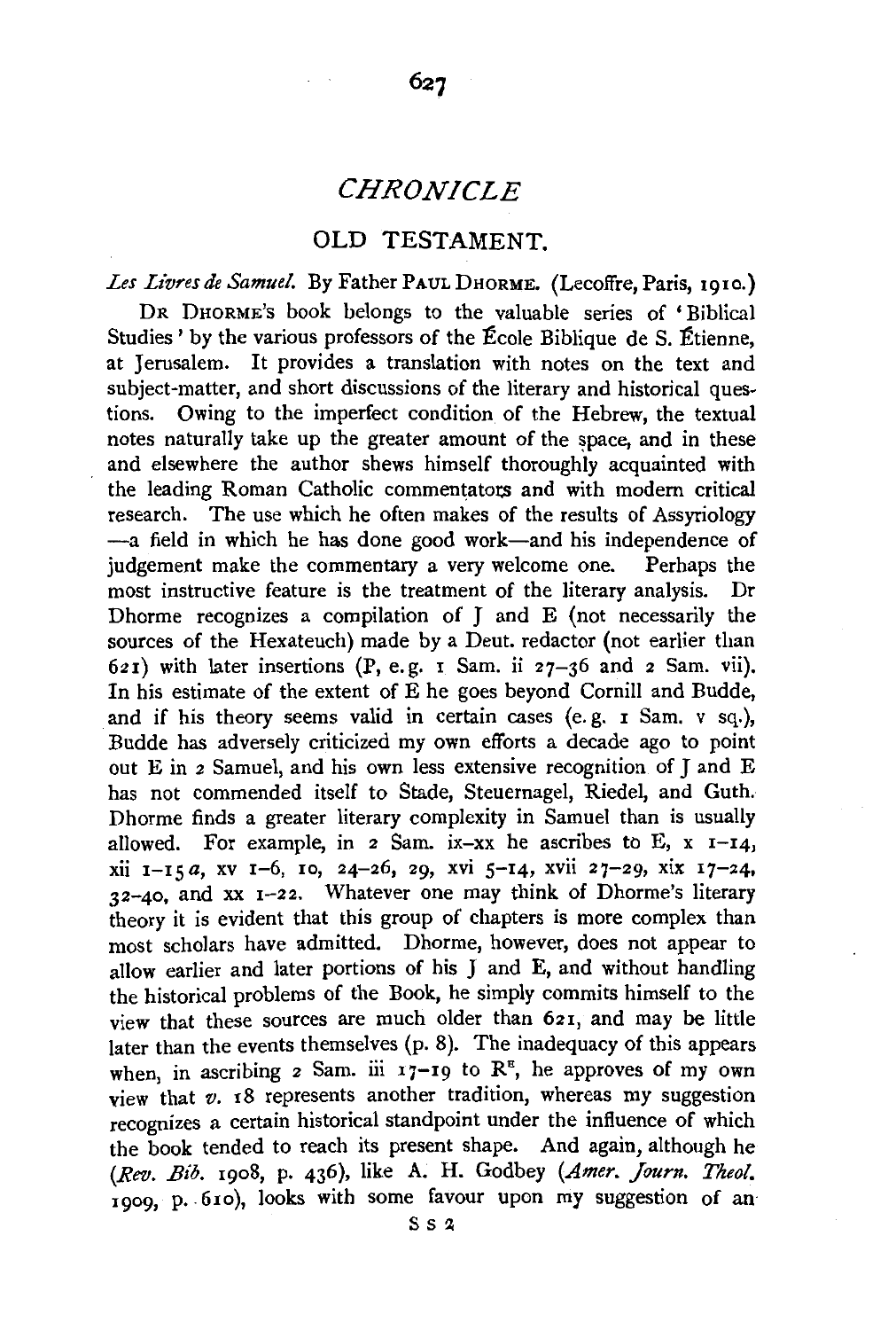intimate connexion between Judges x 6-18 and the older account of Saul's rise, this, if it has any value at all, is fundamental for the criticism of the literary growth of all the intervening chapters. As it is, Prof. Dhorme naturally recognizes the close relation between the last chapters of Judges and  $\overline{1}$  Sam. i-iv, and the former were admittedly inserted by a post-Deut. hand. The consequence is that, although it is held that the book of Samuel was redacted by D and is now in post-exilic form, the complexities of 'J E' are handled regardless of  $(a)$  the literary vicissitudes suggested by Judges and Kings;  $(b)$  the editorial treatment of the (assumed) old sources in Deuteronomic and later periods; and  $(c)$  the historical data which presuppose sources organically different. It naturally falls quite outside the province of a commentary to probe all the questions which arise in a single book, and as a commentary, especially upon the text of Samuel, Prof. Dhorme's volume is a welcome contribution. But owing to the recognized literary character of the Old Testament the reader must remember that the study of the peculiar literary and historical problems. of the present post-exilic form of Samuel can scarcely be severed either from those of the composite (and also post-exilic) books in which it is now imbedded, or from those of the later composite series (Chron.- Ezra-Neh.) which admittedly uses older material. There is agreement that Samuel is now in a post-exilic dress; the more precise formulation of the pre-Deut. and earlier post-Deut. vicissitudes involves theories which are still under discussion. In like manner, the historical which are still under discussion. problems are those of the traditions of the rise of the monarchy, and these cannot be isolated from *all* the traditions encircling the ages which immediately precede and follow;

## The Historic Exodus. By OLAF A. TOFFTEEN, Ph.D., Western Theological Seminary. (Univ. of Chicago Press, 1909.)

THIS work belongs to a series of 'Researches in Biblical Archaeology', the first volume of which was noticed in  $\Gamma$ .  $\Gamma$ .  $\Gamma$ .  $\Gamma$ ,  $\Gamma$ ,  $\Gamma$ ,  $\Gamma$  is built around the attempt to prove that there are two 'Exodi' in the Pentateuch. One, from the land of Goshen, is contained in the sources J, E, and D. To it belong the descent into Egypt of Joseph and Jacob (who are associated with the Hyksos) and an entrance into Palestine in 1407, the biblical account of which is connected in the most remarkable manner with the Amarna Letters, and with Winckler's Tablets from Boghazkeui. The other Exodus, from the land of Raamses, is found in P. It is dated about  $1144$  and coincides with the leadership of Samson who, as a Nazirite, is the first to betray the influence of the Priestly Code. Thus, the discrepant and conflicting data in the narratives are cleverly used to urge that there are two distinct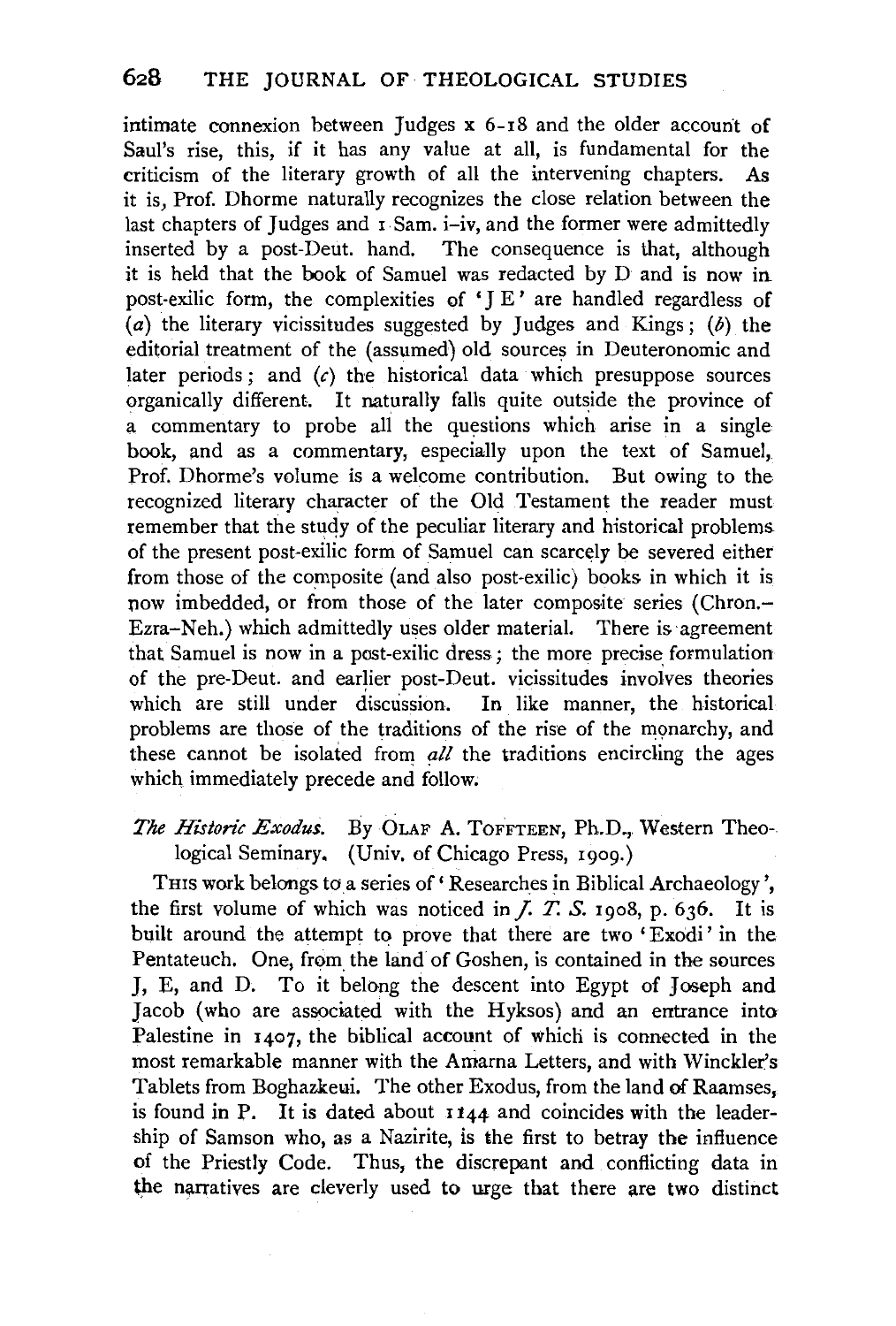histories-two separate emigrations from Egypt, each under leaders with virtually identical names, viz. Moses (but LXX Möüses), Aaron and Joshua (or Hoshea). Prof. Toffteen puts forward with all modesty this theory, and his book, which (he tells us) is the fruit of many years of thought and labour, must on this account alone command a sympathetic reading. His evidence, as he proceeds to formulate his views, is undoubtedly ingenious, but his methods are too often extremely arbitrary, and any survey of his conception of the true history of the age makes his theory practically incredible. Most critics would probably admit that distinct historical views are embodied in the O.T. compilations, but this book at almost every point diverges too much from the position which biblical criticism has reached to enlist serious attention; and, although the theory extravagantly claims to support the historical verity of the narratives (p. 279), the conservative reader will hardly gain any satisfaction from Prof. Toffteen's conception of what the Pentateuchal history really was. We have a lengthy bibliography of relevant and irrelevant literature, and the author claims to be 'thoroughly cognizant of the views of all the more prominent writers bearing upon [his] work'. Nevertheless, he appears to be unaware of the principles of criticism by which ' the more prominent writers ' have reached essentially identical results. The book has many interesting features, and is conspicuous for the attention devoted to external evidence; but it is marred from beginning to end by thoroughly fundamental faults. The author has most remarkable ideas of modern critical work and aims, and even goes so far as to date P about the time of Saul and David-support being found, of course, in the book of Chronicles ! His philological equations, by the help of which he finds ingenious and often staggering parallels to the biblical narrative in external sources, are too frequently rash and sometimes very absurd.<sup>1</sup> The book may attract by its apparently conservative conclusions and by the wealth of external illustrative matter, but it is to be feared that it is too pre-Copernican and too unmethodical to achieve the purpose which the author had in view.

### *The Political and the Social Leaders* of *the Jewish Community* of *Sepphoris*  in the Second and Third Centuries. By A. BUCHLER, Ph.D. (Published at the Jews' College, London, 1909.)

THE contents of Dr Büchler's pamphlet are sufficiently summarized by the title. He deals with Sepphoris and the whole of Galilee, describing the classes of population, the leaders, their wealth, juridical

<sup>&</sup>lt;sup>1</sup> As a specimen of concentrated audacity I may refer to pp. 268 sqq., where Cushan-Rishathaim is Cus-Arsathaim, i.e. the city Ku-us-sar of Mitani (elsewhere connected with the name Midian !) and Artatama.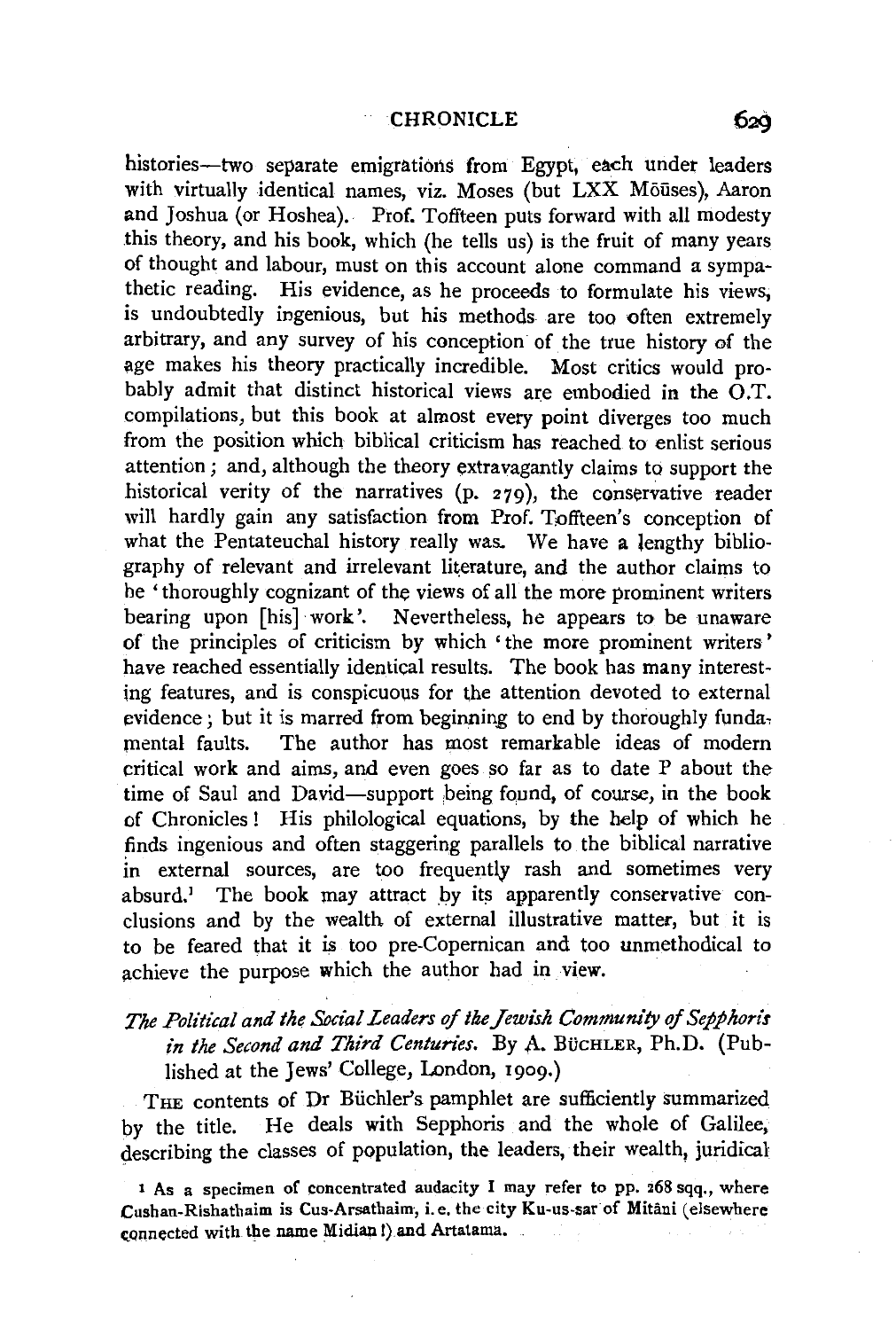powers, and the position of the Rabbis in everyday life and in popular estimation. His object is to present a picture of life and conditions as based upon the early Rabbinical evidence, and he points out that in modern descriptions of Galilean Jews and their Judaism 'combination and imagination have played far too great a part '. While suggesting that the general conditions which the sources represent were-*mutatis mutandis*-' almost if not wholly the same in the second and first centuries' (p. 3), he does not appear to lay enough emphasis upon the fact that the important city of Sepphoris had only a few Rabbis before A.D. 136, and that only between that date and 200 did it become a prominent centre of Rabbinism (p. 4 sq.). Consequently our conceptions of Galilee in the time of Tesus obviously cannot be indiscriminately based upon the evidence which belongs to the age when the Rabbinical communities flourished. On the other hand, apart from the specific changes (religious and social) which have definite historical causes (the fall of Jerusalem), there is still that noteworthy similarity of internal and external movements in all ages of Palestinian history, and that more or less unchanging background of custom and thought which make Dr Biichler's comprehensive investigation of the conditions extremely suggestive for the student of Palestine. He brings out clearly the different strata of the inhabitants, the haughtiness and wealth of the ruling and land-owning class, the difficult position of the Rabbis between a people which did not conceal its contempt and an aristocracy which hated them for their intrusion. Readers may compare the working of the Roman government in Galilean life with the Turkish regime, and with the relatively more tolerable conditions upon which the Jews could look back (an instructive quotation from Simon hen Gamaliel, p. 41, n. 2). The imperfect ethical standard of the age, the endeavours of the Rabbis to raise it, and to remove the existing oppression and immorality, will recall the denunciations of the prophets ; and the Rabbis' outbursts against the proud will suggest comparison with some of the Psalms. Dr Buchler shews in a very interesting manner how the effort was made to improve the principles of justice and conduct on the basis of 0.T. law and doctrine, and incidentally elucidates the insistence of the Rabbis upon the identity of righteousness and (legal and social) right. Finally, by drawing attention to the lowly origin of the Rabbis and the infirmities of the various classes of society, he enables the reader to realize that Rabbinical literature in Midrash and Talmud is not to be judged from a standpoint which demands a perfection not found in human nature, or ignores the necessity of adapting religious teaching to the intelligence of its hearers. This interesting monograph, if read in combination with the more or less contemporary inscriptions and the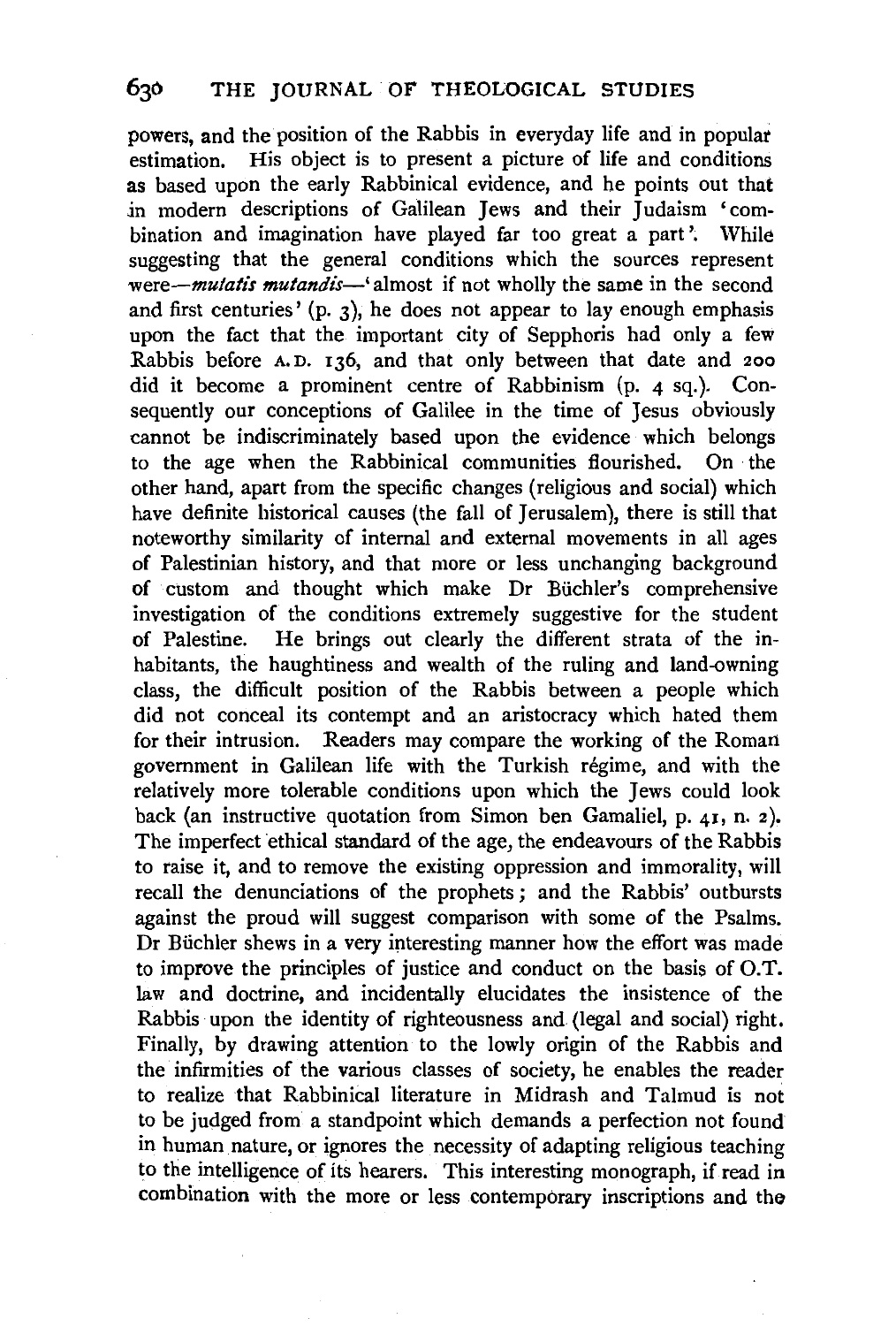archaeological remains of Galilee and its environs, brings up a very vivid series of pictures, giving us some idea of one phase of reforming activity in an area saturated with the dregs of the older Oriental religions.

Two new *Beihefte* of the Zeitschrift für die Alttestamentliche Wissen*schaft* have appeared. No. xvi, *Die Syntax des Autors der Chronik,* by' ARNO KROPAT, is a useful monograph on the syntactical peculiarities of Chronicles, Ezra, and Nehemiah, and will prove distinctly valuable to those who are interested in the linguistic problems of late Hebrew. The book is carefully arranged, the subject is well thought out, and a full index of biblical passages is appended. Kropat points out, and very justly, that many passages in Chronicles which have parallels in Samuel-Kings are not borrowed, but are linguistically and stylistically independent. This conclusion can be supported by a comparison of the material elements (with which this monograph is not concerned) and must surely bring the conviction that although Chronicles is relatively untrustworthy as a historical source, its value as a specimen of compilation, of the fertility of Hebrew literature, of the abundance of fluctuating traditions and of their plasticity, is still too much neglected. Kropat also notes the extent to which the influence of Aramaic reveals itself (p. 74), and observes that this is much less marked in Neh.  $i$ -vii 4 and xvi. Into the relationship between Chronicles and Mishnic Hebrew the book does not enter; this, however, does not prevent the monograph from being a positive contribution to Hebrew studies. *Beiheft*  no. xvii, *Der Messias oder Ta'eb der Samaritaner*, is by the late ADALBERT MERX of Heidelberg, whose sudden and lamentable death so soon after the death of his friend Adolf Hausrath will be remembered. A short appreciation is contributed by Prof. Marti, the editor, to which readers may be referred for some account of Merx's scholarly versatility. Recent descriptions of the Samaritan teaching of the Messiah have been given by J. A. Montgomery *(The Samaritans)* and in *The Open Court*  (May and September, 1907), and these may now be supplemented by the fuller material which Merx has collected and investigated. The evidence is contained in Samaritan liturgical and other works, and to a careful study of their contents Merx has appended texts and translations. Although the book appeals in the first instance to those who are interested in late Samaritanism, it contains much that is extremely suggestive for Old Testament students, since, as he takes occasion to observe, there must be much Old Palestinian. material preserved in Samaritan literature (p. 49). Provided the sources be read with due regard to the proper principles of comparison, they will be found to contain many interesting examples of interpretation and speculation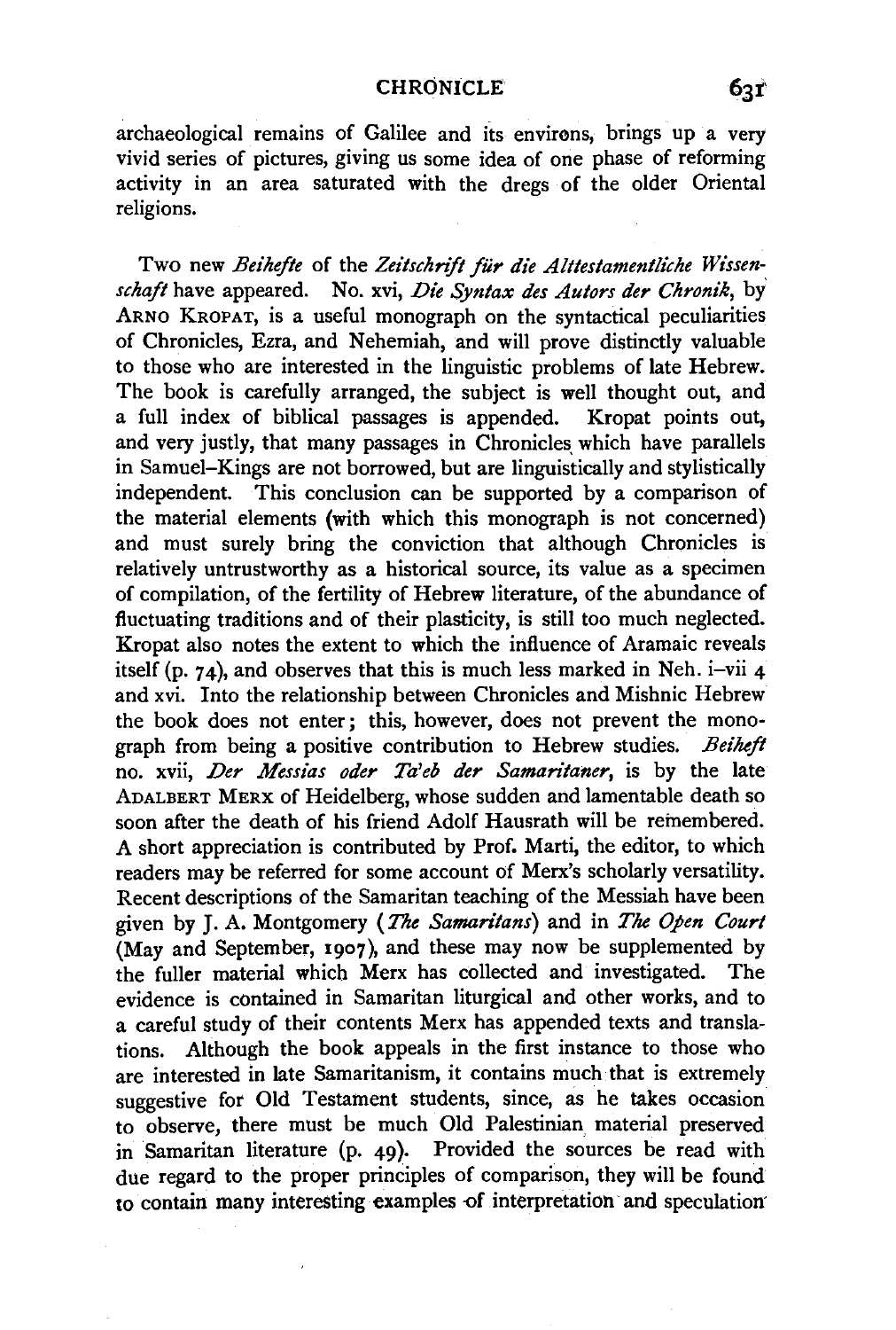which can be paralleled in early Christian or Rabbinical literature, and these are obviously quite as important for the study of the unchanging Oriental psychology as the thought and custom of fellahin and bedouin.

HERE may be noticed an article by Prof. HuGo GRESSMANN in the Zeit. f. Alttest. Wissenschaft, 1910, pp. 1-34, which, although no bigger than a pamphlet is more instructive and suggestive than many a portly volume. It is a contribution to the study of the patriarchal narratives. inspired partly by the work of Gunkel and Meyer, and partly by Wundt's<br>encyclopaedic Völkerpsychologie. It should attract attention to the It should attract attention to the necessity of combining a study of the principles and forms of thought with the results which lie before us in the O.T.; it will no doubt also receive notice because Prof. Gressmann concludes that by the time of Saul ' die Sagen der Genesis im grossen und ganzen fertig waren, wenn auch Einzelheiten später hinzugefügt sind ' (p. 31). While his article illustrates how valuable 'comparative research' may be, it unfortunately pays insufficient heed to the principles involved in applying the results from one branch of knowledge to those of another. He has no difficulty in shewing that floating elements of myth have been localized and attached to the patriarchal figures, and that we have the Hebrew form and often the local shape or local version of varied elements of traditional history, legend, and myth. It is, therefore, quite à propos to illustrate these features by Hans and Gretel (pp.  $q, 14$ ); but had he compared the modern Palestinian stories of the sheikhs and welis, the St Georges and Elijahs, the venerated godlings (one might almost say Baals) of the untutored native, he would surely have seen that his conclusion that the patriarchs bear *personal* names does not overthrow other evidence which suggests that they actually enjoyed in popular thought the semi-divine honours paid to local heroes (pp.  $r-8$ ). Moreover, the enquiry how far back Israel's recollection of past history ascended (pp. 31 sq.) works upon the assumption that the statement of a historical fact is evidence for the antiquity of the source in which it is found, whereas other aspects of 'comparative research' would shew that this method has no validity. Finally, Prof. Gressmann recognizes that there is a distinct South Palestinian background to the traditions, and he traces a connexion between this and Judah's independent position until the time of Saul, 'da erst reichte es dem nördlichen Bruder Israel die Hand' (p. 29). This 'brotherly' relation is not merely poetical if we consider the relations between Judah and Israel, but the whole framework of the narratives rests upon the common ancestry of all the tribes of Israel of whom Judah was one, and not until Judah had become a recognized portion of 'all Israel' could this scheme arise. The real difficulty in dating sources is to find criteria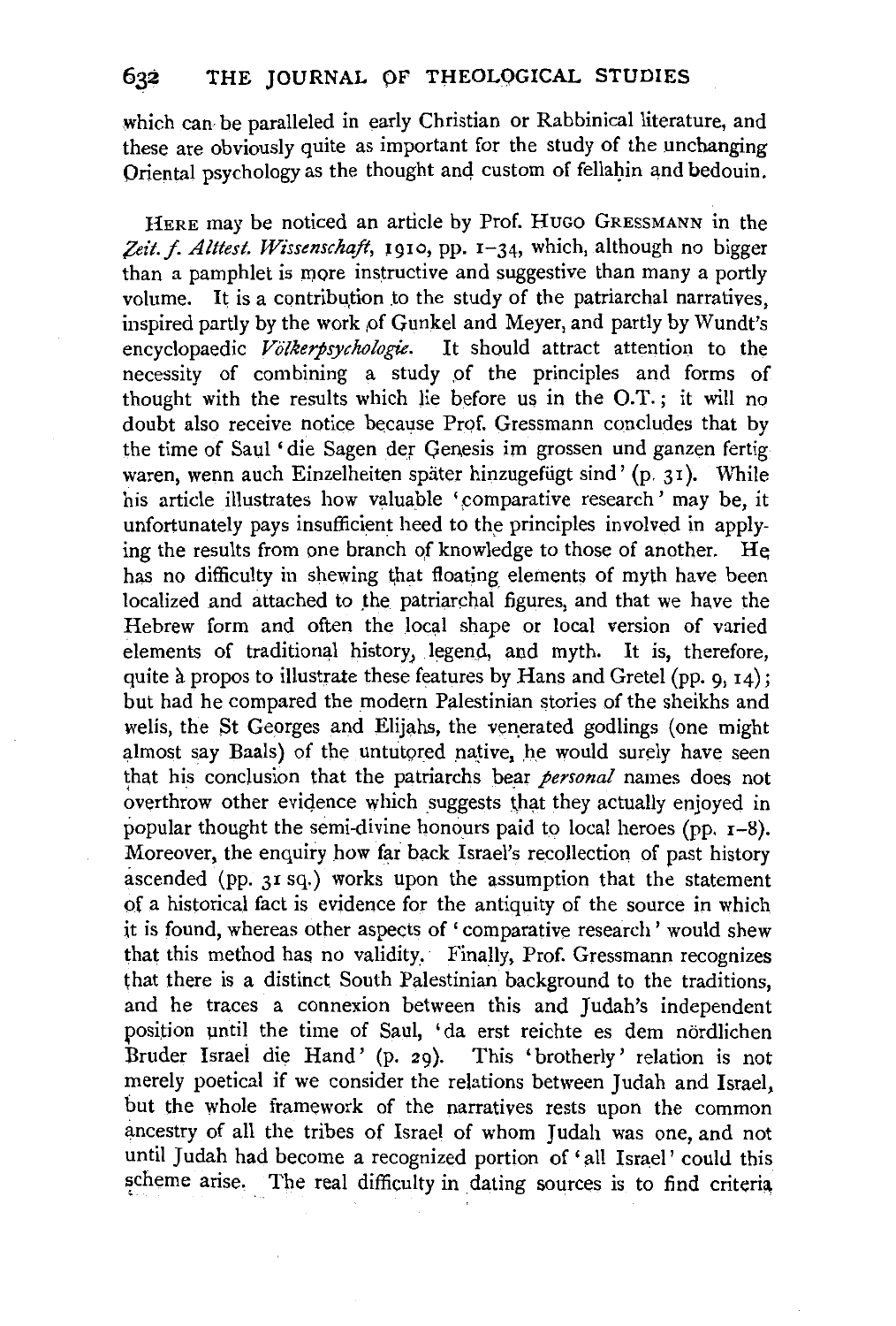#### **CHRONICLE**

which are valid, and here comparative research (e.g. the various traditions of the patriarchal figures in Genesis, Jubilees, Midrashic works) clearly shews that in investigating composite and undated documents containing older elements one must start from the form and organic connexion of the material in its present shape.

### *Old Testament History and Literature.* By the Rev. B. H. ALFORD. (Longmans & Co., London, i910.)

THIS is a sketch of biblical history and literature including the postbiblical period down to  $135$  B.C. It is cognizant of modern criticism, and in fact, after a preliminary chapter on the earlier traditions, commences in chapter ii with 'The Beginnings of History' in the Books of Samuel. The standpoint as a whole is rather moderate. The book is fresh and interesting; it strives to arouse an appreciation of the 0. T. as religious literature apart from the technical questions of criticism, and it contains useful remarks upon the nature of the sources. A commendable feature is the endeavour to sketch the various phases of the literature, including the earlier post·biblical pseudepigraphical writings. It should form a helpful introductory book for younger readers. The author dedicates it to his grandchildren, and to judge the book by its aims the general positions of the writer are quite adequate.

*Israel's Ideal.* By the Rev. JOHN ADAMS. (Clark, Edinburgh, 1909.) THis book, by the author of *Sermons in Syntax* (noticed in *J. T. S,*  ~908, p. 635 sq.), consists of a small series of studies in Old Testament theology in the light of our knowledge of Semitic heathenism, in order to demonstrate the essential superiority of the biblical ideas over allied conceptions and their relation to further developements in the New Testament. After a couple of introductory chapters the author deals with Yahweh as the God of Israel, the Doctrine of the Spirit, Sacrifice, Covenant, Prophecy, Messianism, Sin, Salvation, Creation, and the O. T. contribution to Christology (angel of the Lord, the Divine Wisdom, the Messiah). The book is interesting and suggestive, although often too brief in its treatment of controversial and problematical points, and is expository rather than analytical. The author confesses himself inspired by Robertson Smith's *Religion* of *the Semites,*  and aims at impelling other students to furnish a contribution, however humble, to a more systematic treatment of the developement of pre-Christian doctrine.

## *Modern Study of the Old Testament and Inspiration.* By the Rev. T. H. SPROTT, M.A. (Cambridge University Press, 1909.)

MR SPROTT's book is based upon a series of lectures delivered by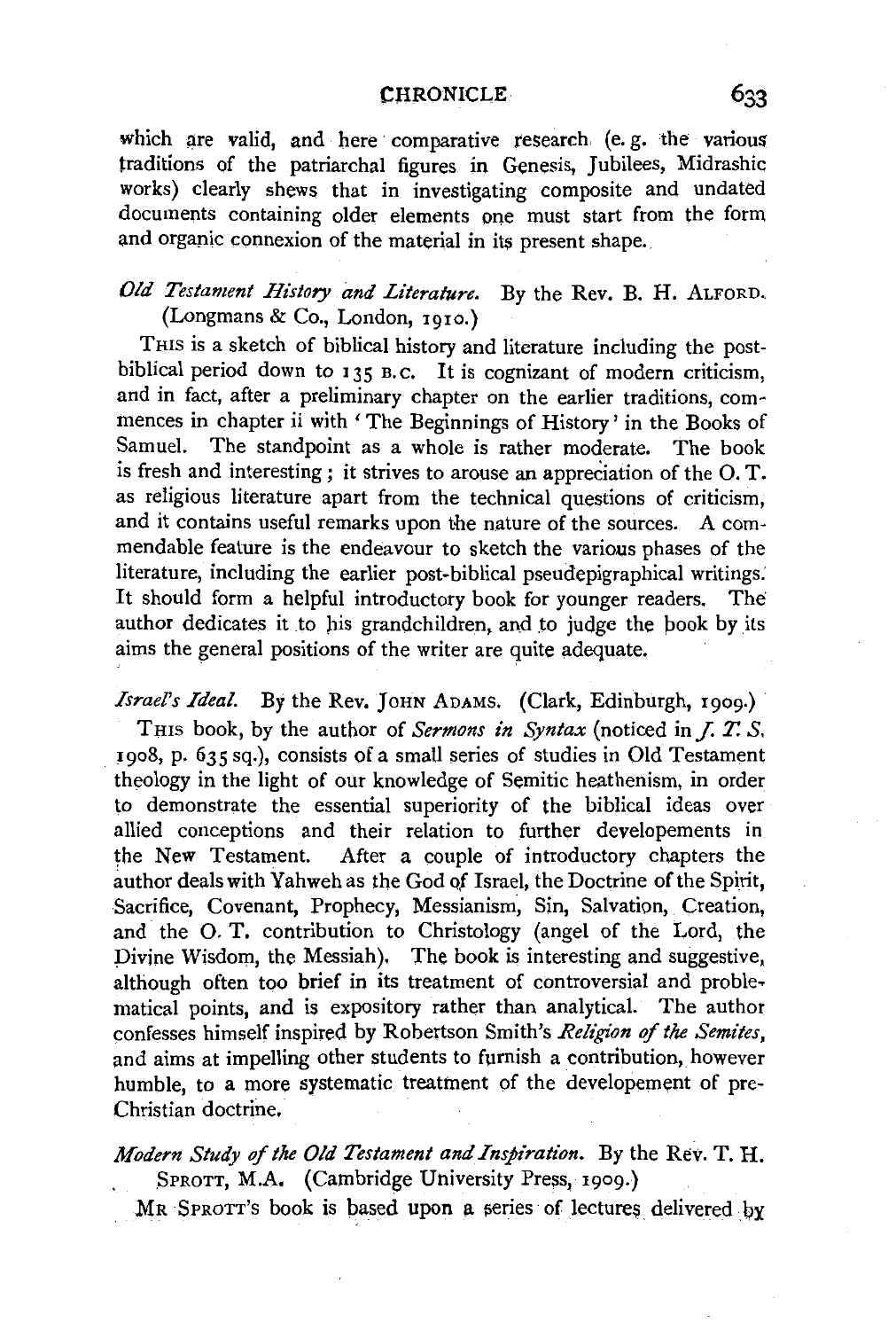him on the bearing of Old Testament criticism upon modern doctrines of God's relation to man. It deals with the aims and results of criticism, incorrect and correct conceptions of the meaning of revela• tion and inspiration, the O. T. as a true interpretation of the selfmanifestation of God in nature, in man's conscience, and in history. The book lays no claim to originality, its object being to single out the imperishable features of the 0. T., and to shew what they mean for modern thoughtful life; to sever the teaching of the 0. T. from the technical criticism of literary form, historical framework, and the like ; and to view it in the light of modern research in religion, sociology, &c. The book is written with distinct literary taste and is fertile in suggestion ; among the many sections which will probably impress themselves upon readers may be mentioned the illuminating paragraphs on the essential features of the prophets' conceptions of the Divine (pp. 66 sqq.), the principle of solidarity (pp.  $178$  sqq.; perhaps the most fundamental principle for understanding the developement of 0. T. theology), and the remarks scattered here and there on the ' rationality of history '. Altogether it strikes me as being quite one of the best books of its kind.

THE eighth edition of Prof. DRIVER's *Introduction to the Literature of the Old Testament* (Clark, Edinburgh, 1909), contains numerous alterations and additions which have been made on the plates of the re-set edition (1897). The pages in question are specified on p. xiv sq., and the changes consist mainly of supplements to the bibliography and the incorporation of new data or new views. As examples may be cited the summary of the more recent studies of Jeremiah (p. 273 sq.), and especially the material bearing upon Biblical Aramaic culled from the Egyptian-Aramaic papyri. Prof. Driver's book is too well known to call for any extended remarks, and it is enough to draw attention to the fact that the amount of new matter makes this edition as indispensable as the former editions. The same applies to his *Book* ef *Genesis* ('Westminster Series'; Methuen, London) which has now reached a seventh edition. The 'additions and corrections', which may be had separately, form a little pamphlet of forty-six pages. They comprise mainly the results of newer light upon chronology and archaeology, some notice of Dr Orr's conjectures and criticisms, and also of other new literature. The very careful exposition 0f the problems of old Oriental chronology (with tables), and the full discussion of their bearing upon Genesis, form one of the clearest and most helpful aids a student could wish for.

THE second edition of Prof. H. L. STRACK's *'Aboda Zara : der Misknatraktal 'Go'tzendienst'* (Hinrichs, Leipzig, 1909) contains several